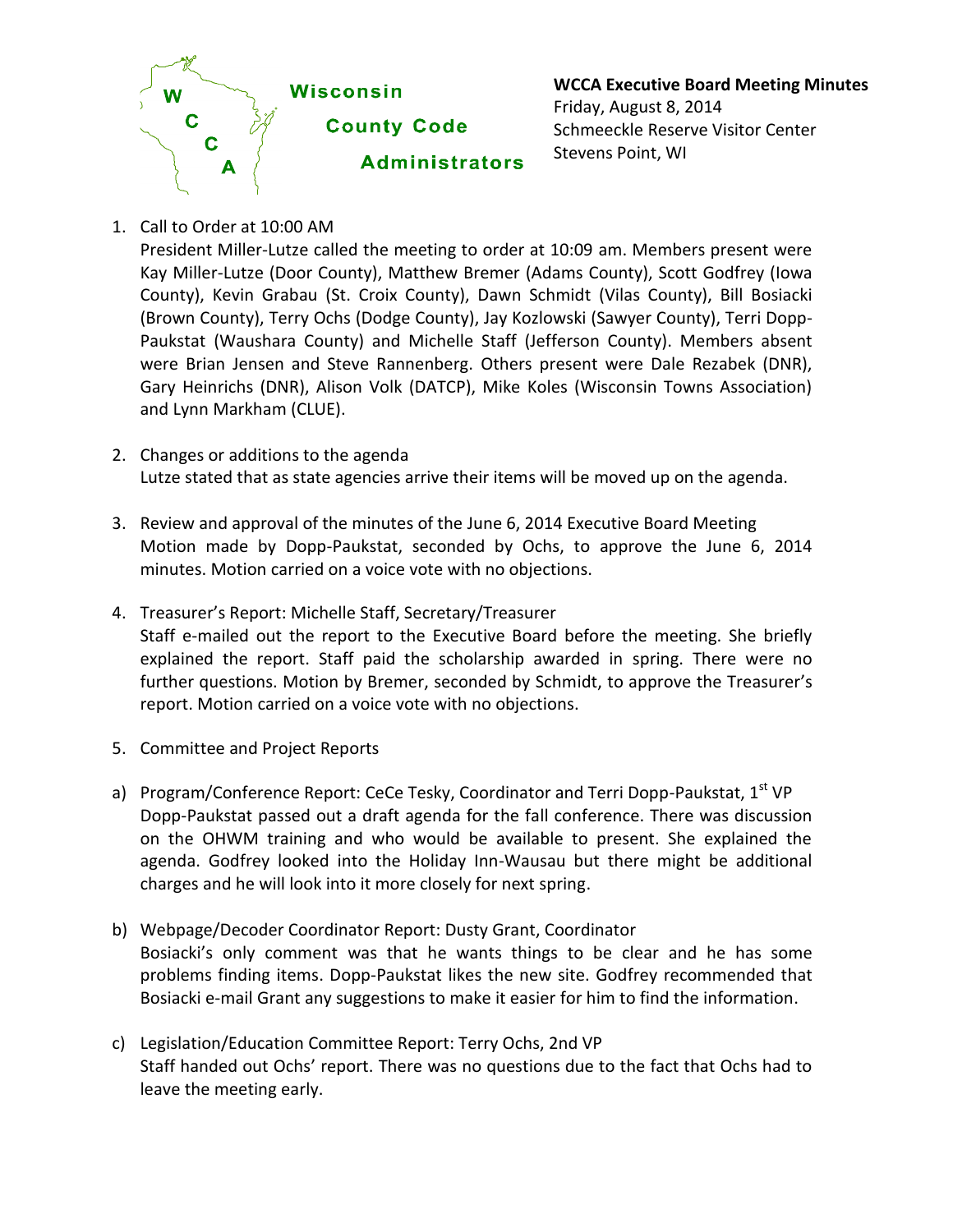## d) NR 115 Advisory Committee Report - Tom Onofrey

Rezabek stated that revised NR115 will be published on October 1. He has a copy and noted that the new deadline is October 1, 2016 to adopt NR115. DNR is working on guidance on NR115 such as impervious surface, non-conforming, mitigation and recording standards. There was discussion on the new added language between the Board members.

Rezabek stated that the DNR had a Shoreland Management meeting and discussed all of the concerns of the Counties. He explained the new shoreland management coverage. The DNR is hiring a new Shoreland Policy Coordinator. Rezabek stated that the DNR is looking into a shared point electronic system where counties can send notice and packets to a central location. Currently, the DNR does this for waterway permits.

There was discussion on how to apply impervious surface standards to riparian owners vs non-riparian owners.

- e) Outreach Committee Report Scott Godfrey None
- f) Shoreland/Wetland Zoning Ad Hoc Committee Report Kay Miller Lutze and Dan Bowers Lutze stated that WWA has a new workshop training called Reading Wetland Landscape. It will involve evaluating the wetland, site assessment methods, potential impacts to the wetlands, how wetlands function and the role of the wetlands. The target audience is zoning administrators. The two first workshops are August  $19<sup>th</sup>$  in Dane County and September 11 in Portage County. WWA has a project funding and will be setting up a committee where the WCCA will have two representatives. Kay Lutze will be one of them and it was suggested that Dan Bowers be asked also. Lutze will be e-mailing Bowers to see if he would be interested. My Wealthy Wetland publications are available for counties.
- g) Other Standing Committee or Ad Hoc Committee Reports
- h) Agency reports: WCA, DNR, DATCP, CLUE, WWA, etc.

Koles introduced himself to the Board, listed his educational background, his professional experience and explained his role at WTA. Koles explained that there will be a sand mind bill next session. The Town's Association is very concerned about this issue. Another issue that may come up in the legislation is a high-capacity well issue. Finally, he stated that WTA would be interested in a withdrawn county-wide zoning. Lutze stated that WCCA wanted to sit down with WTA and work on a definition of what a comprehensive revision is in the State rule. Koles wants to talk about this issue with Wisconsin Counties Association. There was discussion with Koles about the advantage of having county-wide zoning. Heinrichs informed Koles of several enforcement cases he has had where the Town issued building permits but did not tell applicants to go to the County for floodplain permits. Godfrey stressed that all of our organizations should be working together because we have the same goals and want to get the legislature to listen to us. WTA will be working on strengthening AEA's on the State level.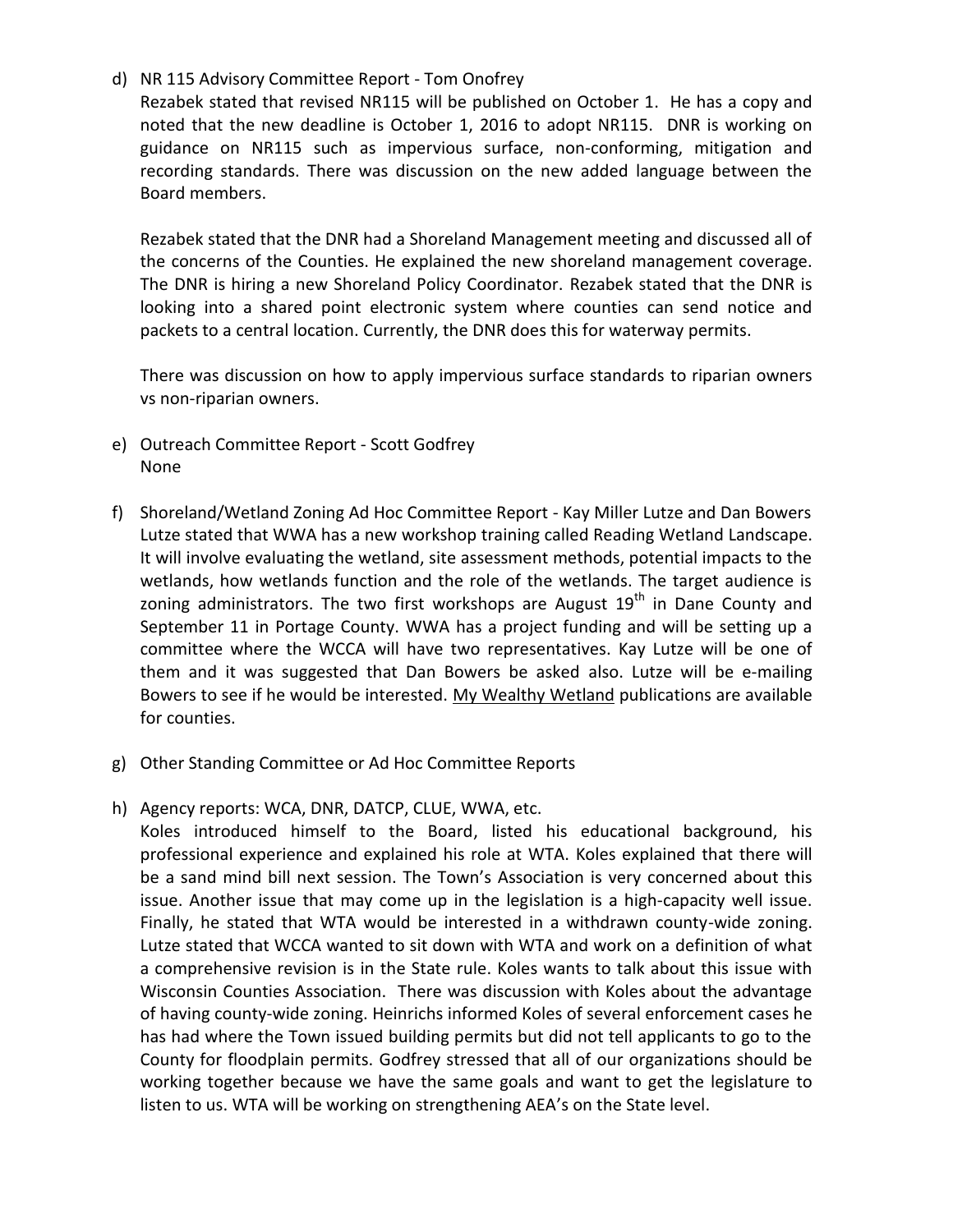Heinrichs informed the Board about the new FEMA maps that are across the state. There was a discussion about LOMA's and LOMF's and how FEMA handles them. It was agreed upon that they aren't done properly on the FEMA level. Heinrichs informed the Board that DNR is currently appealing a floodplain permit. There was a discussion among the Board members about this case that the DNR is going to appeal. It was noted that the northwest corner of the state is having problems keeping zoning administrators. Heinrichs explained that the DNR "good neighbors" policy between counties and the DNR is no longer in effect. The DNR is relying on a court case from 1994 from DOT that said that the State doesn't have to comply with zoning regulations. There was discussion between the Board and Heinrichs on cases and instances where DNR has disregarded local zoning. Heinrichs said the DNR memo states that the expectation is for DNR to comply with local zoning and will allow the locals to comment on the proposed projects. Heinrichs explained the floodplain campground requirements and that the Department will be coming out with guidance on campground accessory structures. Heinrichs stated that he will be discussing the new guidance at the Fall Conference with the membership. Heinrichs stated that work maps from FEMA will be introduced in the Great Lakes Regions. Heinrichs quickly explained the velocity zones on the maps. Heinrichs noted that on projects using old outdated models, the engineer may be required to update the model to FEMA standards.

- 6. Old Business None
- 7. New Business None
- a) Statewide lakeshore habitat restoration training update Pat Goggings reported that there were still spaces available for the August 27-28 training. Next year there will be two more training sessions.
- b) Zoning Leadership Program assignment of mentors, registration, etc… Markham would like mentors assigned for the training. Lutze assigned Executive Members to act as mentors for the leadership program. This program will be taking place the morning before the conference.
- c) Hegwood vs. Town of Eagle discussion with Dale Rezabek and members. Bosiacki commented that Brian Ohm recently e-mailed an opinion of the case and is wondering if this is the position of the DNR. Bosiacki stated that all Towns are under town zoning in Brown County and the County Shoreland Ordinance does not have any use requirements. Godfrey stated he was recently at a meeting with the Wisconsin Planners Association and met with Brian Ohm; the conclusion of the meeting was that the Wisconsin Town's Association will be introducing legislation. There was a brief discussion on the ruling and how it affects counties with only shoreland zoning. Rezabek stated that DNR legal staff is working on a position on this case and in the meantime, each county needs to work with their towns. Rezabek stated that counties should work